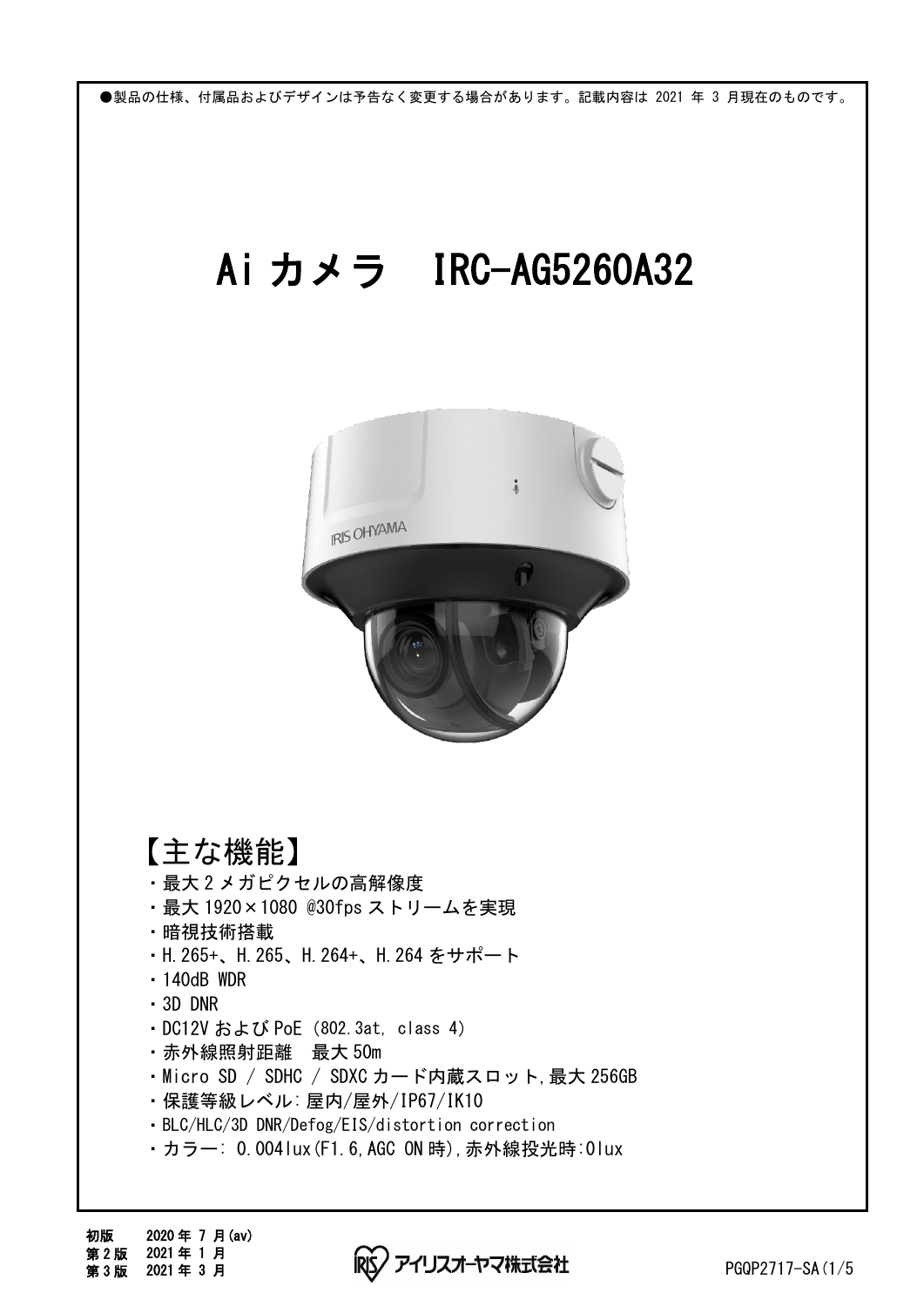## ■ 仕様

| ●カメラ         |                                     |
|--------------|-------------------------------------|
| イメージセンサー     | 1/1.8 インチ CMOS                      |
|              | プログレッシブスキャン                         |
| 最低照度         | カラー: 0.004lux (F1.6, AGC ON時).      |
|              | 赤外線投光時:01ux                         |
| スローシャッター     | 1秒 ~ 1/100.000 秒                    |
| レンズ          | F8~32mm@ F1.6, 水平画角: 42.5° ~13.4°   |
| レンズマウント      | integrated                          |
| F 値          | F1.6                                |
| Day & Night  | 赤外線カットフィルター                         |
| <b>DNR</b>   | 3D DNR                              |
| ワイドダイナミックレンジ | 140dB WDR                           |
| 角度調整         | $\sqrt{2}$ : 0° ~355° モルト: 0° ~75°. |
|              | ローテーション:0°~355°                     |

| ●圧縮方式      |                                                                                          |
|------------|------------------------------------------------------------------------------------------|
| ビデオ圧縮      | Main stream: H. 265+/H. 265/H. 264+/H. 264                                               |
|            | Sub stream/third stream/fourth stream/fifth<br>stream/custom stream: H. 265/H. 264/MJPEG |
| H. 264 タイプ | Baseline Profile/Main Profile/High Profile                                               |
| $H. 264+$  | 対応                                                                                       |
| H. 265 タイプ | メインプロファイル                                                                                |
| $H. 265+$  | 対応                                                                                       |
| ビデオビットレート  | 16 Mbps<br>32 Kbps                                                                       |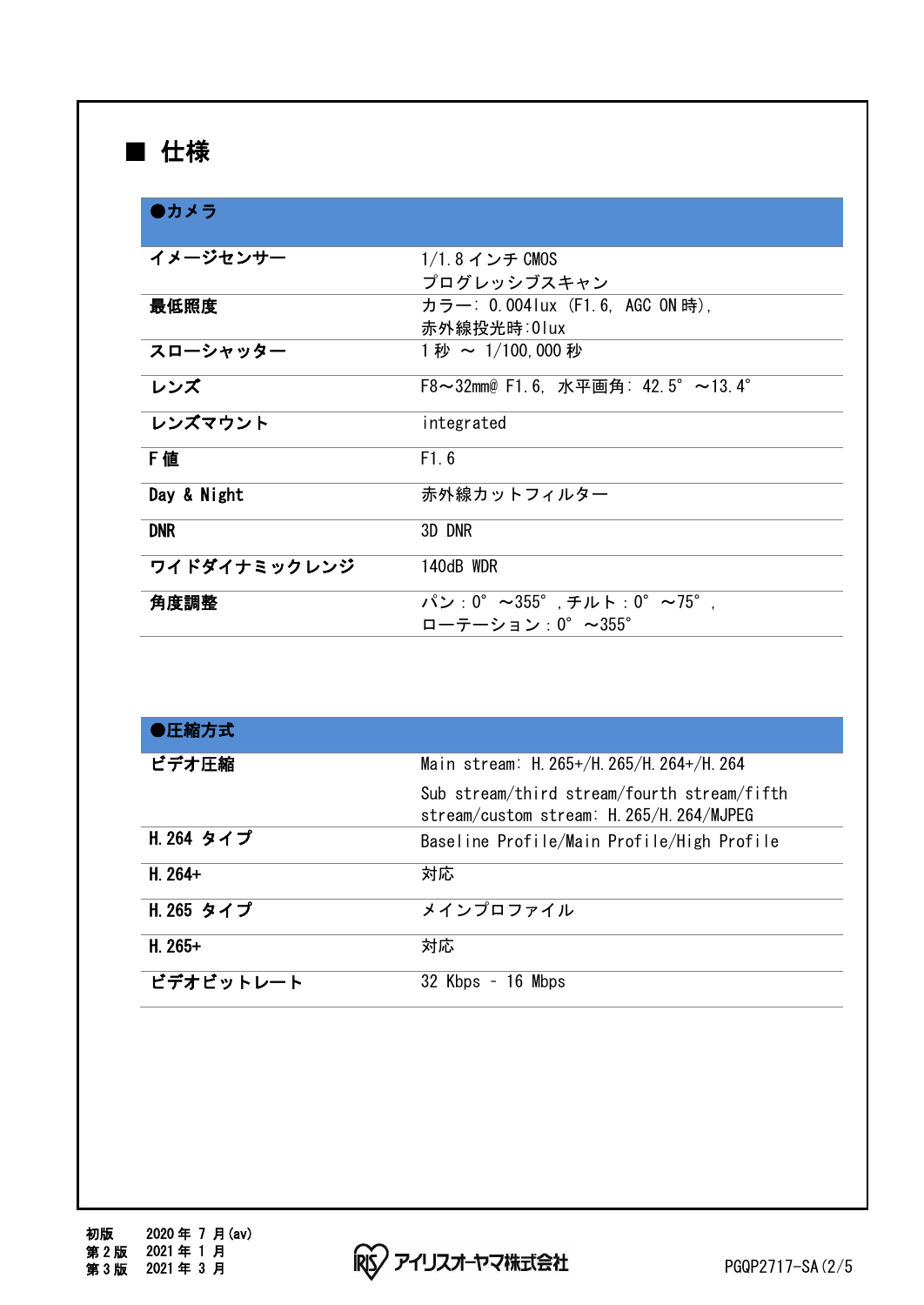| ▶イメージ         |                                                              |
|---------------|--------------------------------------------------------------|
| 最大解像度         | $1920 \times 1080$                                           |
| 最大フレームレート     | $50Hz$ :                                                     |
|               | 50fps $(1920 \times 1080, 1280 \times 960, 1280 \times 720)$ |
|               | $60Hz$ :                                                     |
|               | 60fps $(1920 \times 1080, 1280 \times 960, 1280 \times 720)$ |
| サブストリーム       | 50Hz: 25fps $(704 \times 576, 640 \times 480)$               |
|               | 60Hz: 30fps $(704 \times 480, 640 \times 480)$               |
| サードストリーム      | $50Hz$ :                                                     |
|               | 25fps $(1920 \times 1080, 1280 \times 960, 1280 \times 720,$ |
|               | $704 \times 576, 640 \times 480$                             |
|               | 60Hz:                                                        |
|               | 30fps $(1920 \times 1080, 1280 \times 960, 1280 \times 720,$ |
|               | $704 \times 480, 640 \times 480$                             |
| 画像補正          | BLC/HLC/3D DNR/Defog/EIS/distortion correction               |
| 画像設定          | 回転モード、ブライトネス、コントラスト、彩度、色                                     |
|               | 合い, シャープネス (クライアントソフト, Web ブラウ                               |
|               | ザで調整可能)                                                      |
| <b>ROI 設定</b> | Main stream/sub stream/third stream/fourth                   |
|               | stream/fifth stream: 4 fixed region for each                 |
|               | stream and dynamic face tracking                             |
| Day/Night 切替  | Day/Night/Auto/Schedule/Triggered by Alarm In                |

| ●ネットワーク |  |
|---------|--|
|---------|--|

| ネットワークストレージ | microSD/SDHC/SDXC card                                                                                                                                          |
|-------------|-----------------------------------------------------------------------------------------------------------------------------------------------------------------|
|             | $(256G)$ , NAS (NFS, SMB/CIFS), ANR                                                                                                                             |
| アラームトリガー    |                                                                                                                                                                 |
| プロトコル       | TCP/IP, ICMP, HTTP, HTTPS, FTP, SFTP, DHCP, DNS,<br>DDNS, RTP, RTSP, RTCP, PPPoE, NTP, UPnP, SMTP,<br>SNMP, IGMP, 802.1X, QoS, IPv6, UDP, Bonjour,<br>SSL/TLS   |
| 対応規格        | ONVIF (PROFILE S, PROFILE G, PROFILE T), ISAPI,<br>SDK. Ehome                                                                                                   |
| ·般機能        | Anti-flicker, 5 streams and up to 5 custom streams,<br>heartbeat, mirror, privacy masks, flash log, password reset<br>via e-mail, pixel counter, HTTP listening |

RS アイリスオーヤマ株式会社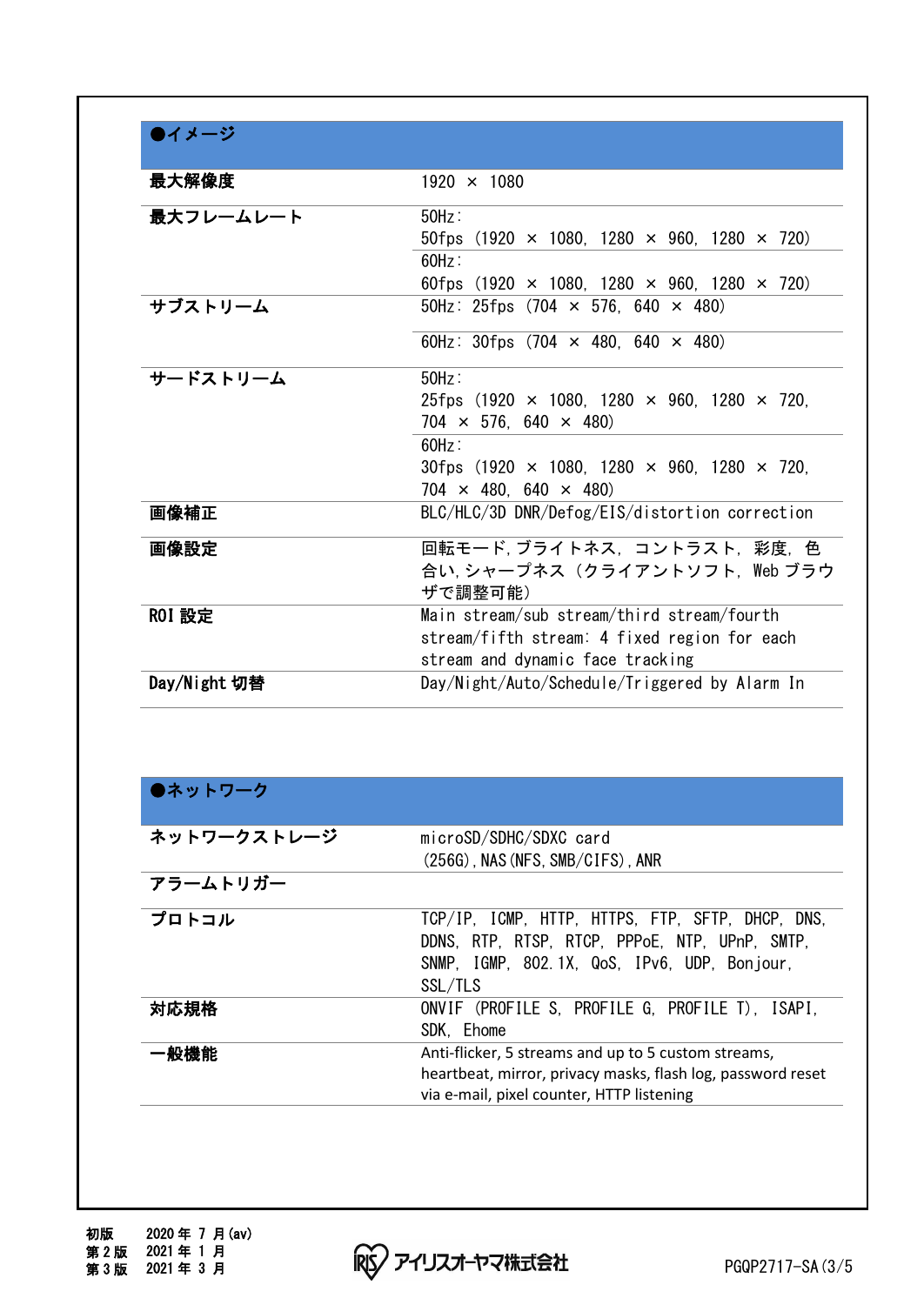| ●インターフェース  |                                               |
|------------|-----------------------------------------------|
| 通信インターフェース | 1 RJ45 10M/100M/1000M Ethernet port           |
| オンボードストレージ | Micro SD / SDHC / SDXC カード内蔵スロット. 最大<br>256GB |

| ●スマート機能     |                                                                                                                |
|-------------|----------------------------------------------------------------------------------------------------------------|
| Smart Event | Line crossing detection, up to 4 lines configurable                                                            |
|             | Intrusion detection, up to 4 regions configurable                                                              |
|             | Region entrance detection, up to 4 regions configurable                                                        |
|             | Region exiting detection, up to 4 regions configurable                                                         |
|             | Unattended baggage detection, up to 4 regions                                                                  |
|             | configurable                                                                                                   |
|             | Object removal detection, up to 4 regions configurable                                                         |
|             | Face detection: detects faces and upload images                                                                |
|             | Scene change detection, audio exception detection,<br>defocus detection                                        |
| 行動分析        | 顔キャプチャ、行列分析、ラインクロス検知                                                                                           |
|             | 浸入検知、荷物放置検知、持ち去り検知、顔検知<br>シーン急変検知                                                                              |
| 顔認証         | Face detection performance: detects up to 30 faces at the                                                      |
|             | same time                                                                                                      |
|             | Detectable face position: supports swing left and right from<br>-90° to 90°, tilt up and down from -30° to 60° |

| 使用環境     | 温度:−30℃ ~60℃、                  |  |
|----------|--------------------------------|--|
|          | 湿度:95% 以下(結露無きこと)              |  |
| 電源       | 12V DC. PoE (802.3at. class 4) |  |
| 消費電力     | 最大 17W                         |  |
| 赤外線投光距離  | 最大 50m                         |  |
| 防塵防水保護等級 | 屋内/屋外/IP67/IK10                |  |
| 寸法       | 直径 162×D141mm                  |  |
| 質量       | 1450g                          |  |